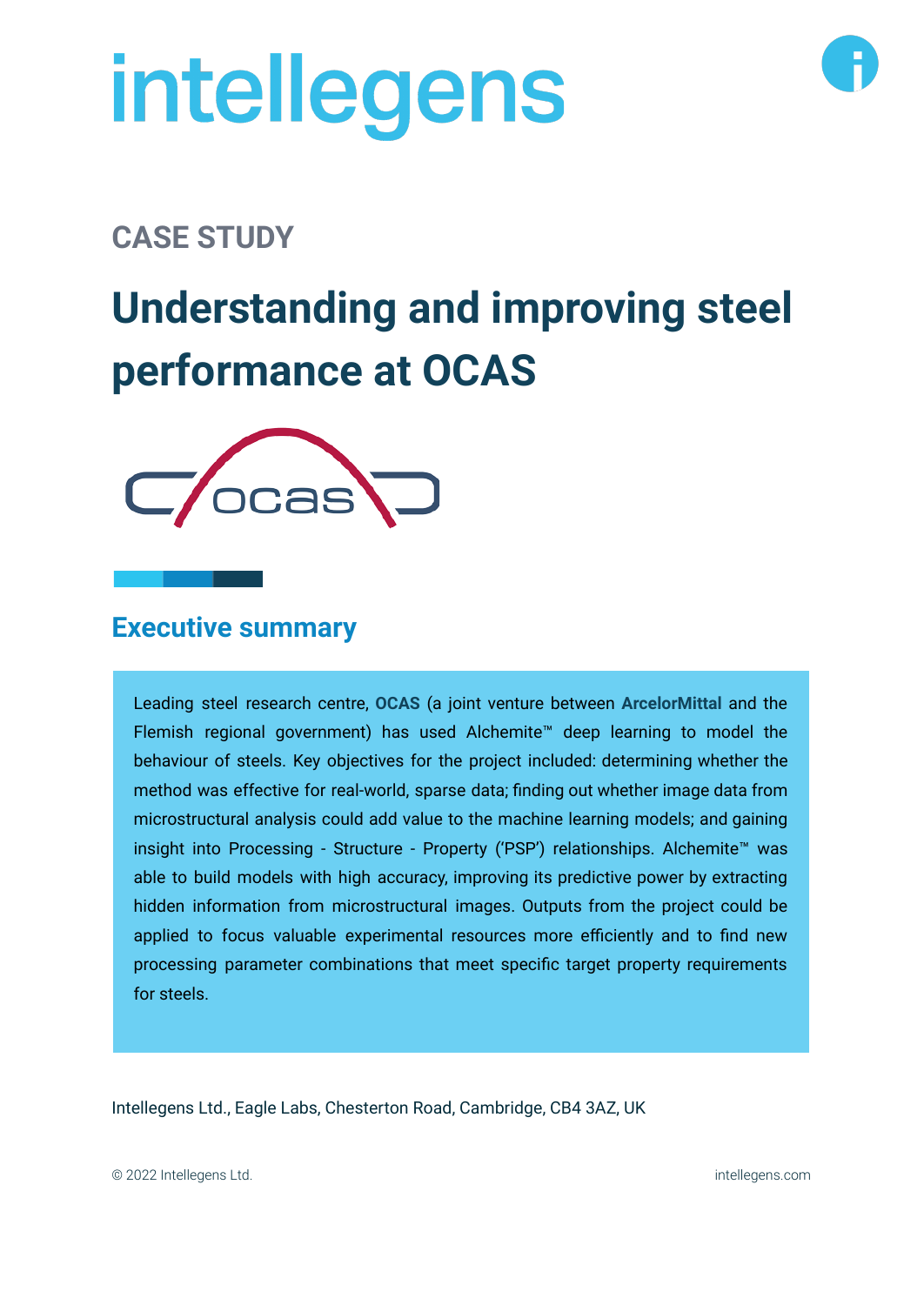

#### **The challenge**

The **OCAS** research centre is a joint venture between steelmaker **ArcelorMittal** and the Flemish regional government. OCAS aims to improve steel properties by gaining a detailed understanding of the many subtle relationships that drive steel properties. This project investigated the application of machine

Improve steel performance and reduce experimental costs by exploring processing, microstructure, and properties

learning to this task. Even minor improvements in steel performance or in the cost of raw materials and processing can drive enormous economic benefits. OCAS is also seeking insights that can reduce the amount of costly and time-consuming physical experiment and analysis required to achieve these results.



*Figure 1. Microscopy (left) and a rolling process (right) at OCAS.*

The project aimed to leverage microstructural imaging information to explore the so-called 'PSP triangle' (Processing - Structure - Properties) for steels. Steel microstructures are a treasure trove of information that could be exploited via machine learning.

#### **The solution**

The project applied the Alchemite™ deep learning software [1] from Intellegens. Alchemite™ has been designed for use in materials research and development, with key features being its ability to generate machine learning models from real-world, sparse, noisy experimental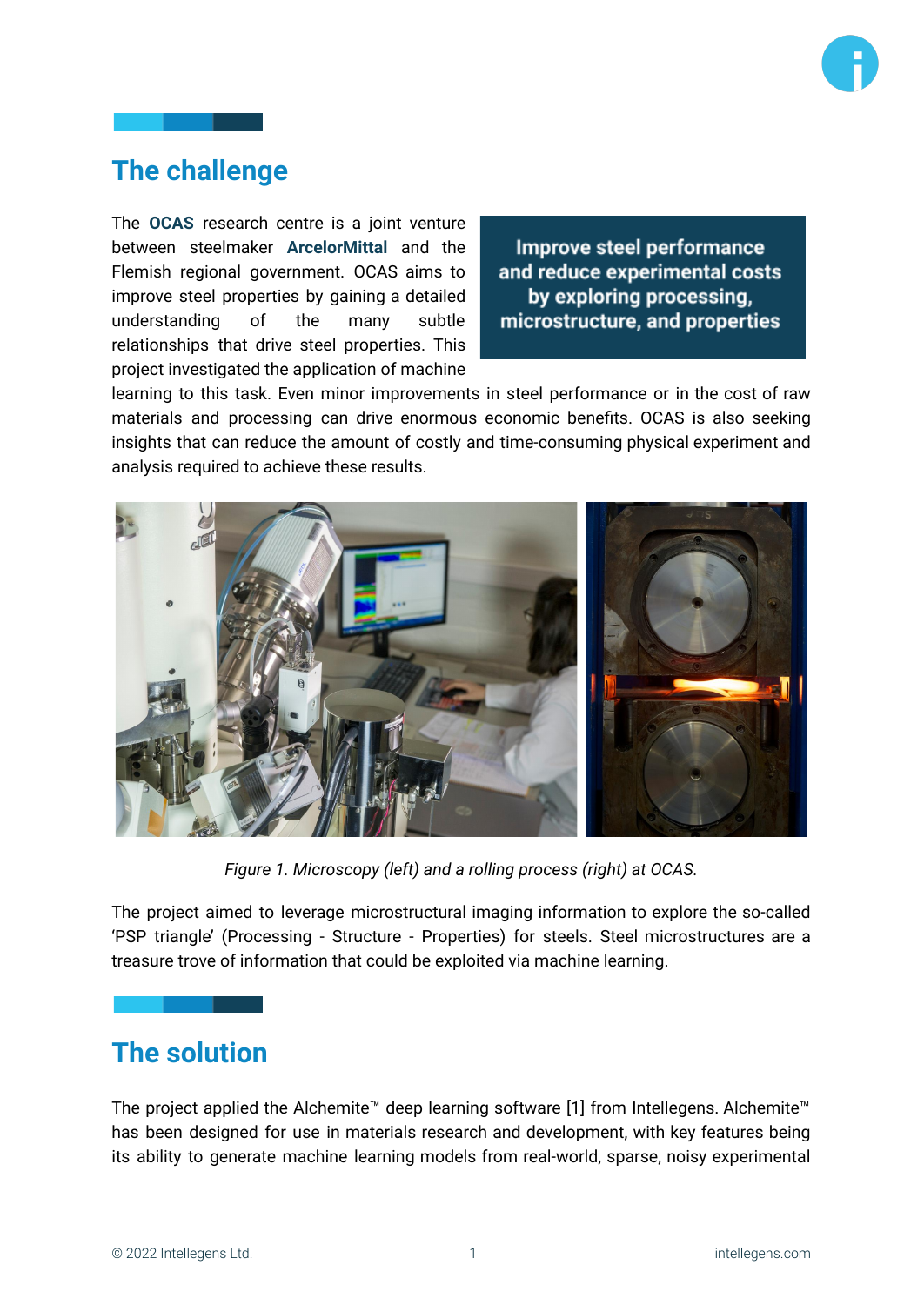

data, and the accuracy with which it quantifies the uncertainty associated with its predictions.

Alchemite™ was trained on an OCAS steel dataset. The data consisted of four material chemistries, 23 unique treatments, nine processing variables, and microstructural image data. Microstructures were encoded for Alchemite™ using a combination of deep learning and principal components analysis.

The project analysed microstructure image data along with process and property data

The project investigated the accuracy of the machine learning model, and how it varied when trained using different combinations of image, process, and property data. The aims of this exercise included understanding the impact of image magnification on the accuracy of predictions, and establishing how sensitive

the predictions were to different parts of the dataset.

Such understanding provides insight into the 'PSP' relationships, by exposing salient predictors identified by the machine learning model, as well as uncovering their interdependencies. Such an approach could save future effort, time, and cost by enabling more focused testing on the data that is most useful for predicting steel behaviour.



*Figure 2. Sample microstructure image from the project.*

Finally, after model assessment, Alchemite™ was used to optimise experimental processing parameters in order to identify a combination of inputs that best met specific property requirements for the steels.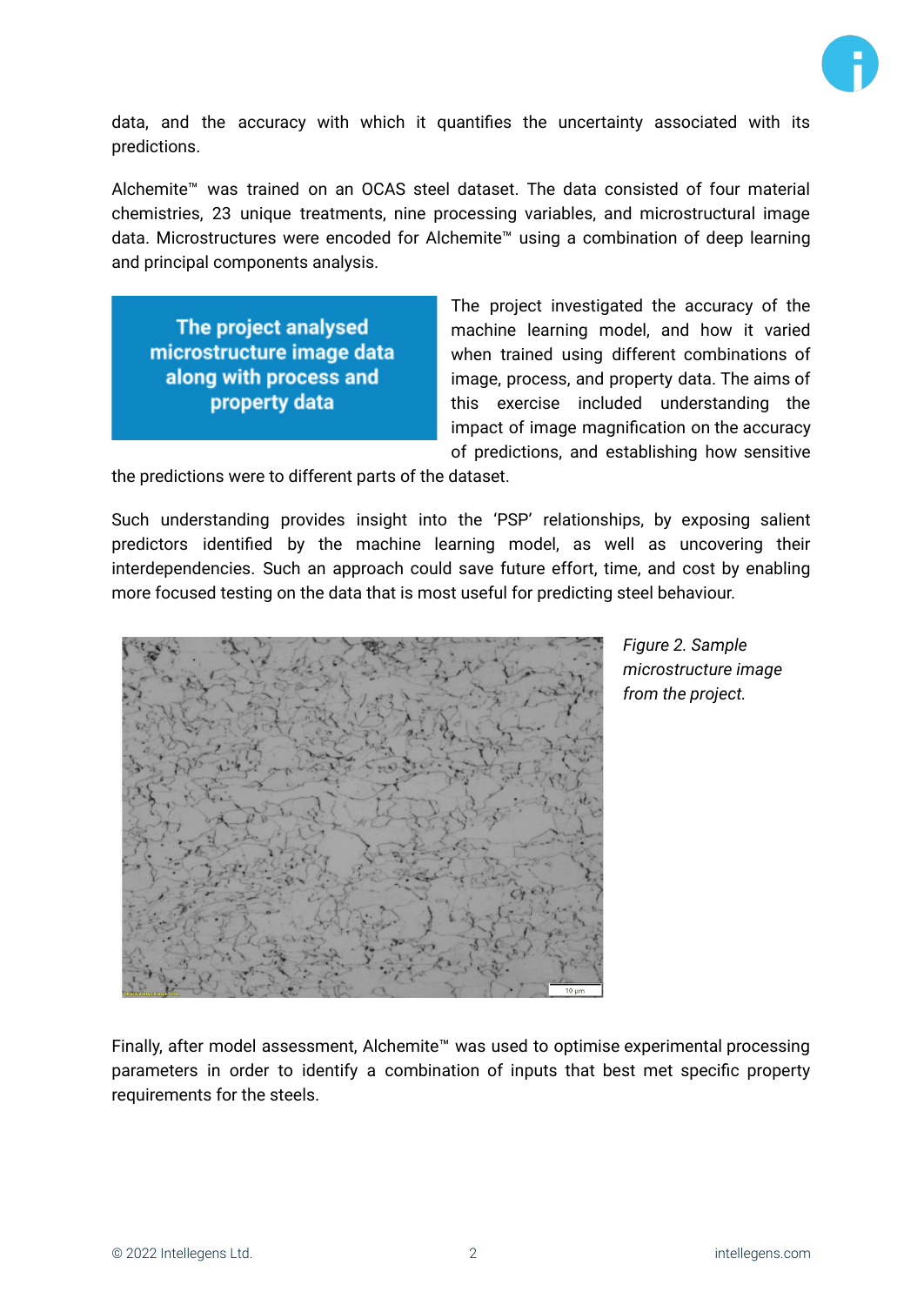

#### **Outcomes**

● Alchemite™ was able to build models which demonstrated good accuracy ( $R^2$ values > 0.8) in property prediction. Accuracy was improved by including microstructure image data.

Alchemite<sup>™</sup> was able to build accurate models and provide insights that could reduce future experimental workloads

- When using microstructure images at one particular magnification as input, model accuracy was better than with images at other magnifications. This suggests that features which resolve at this magnification are most significant, and may enable the range of images captured in future tests to be reduced, saving time and cost.
- In some circumstances, it was possible to remove up to 30% of the image data without significantly impacting model accuracy. Again, this suggests that, while microstructure data enriches the model, not every sample needs to be imaged, with resulting cost savings.
- The project developed an understanding of the importance of including processing and/or microstructural data in different circumstances, e.g., when interpolating within the range of existing experiments versus extrapolating beyond this range.
- 'Explainable AI' tools helped to understand which specific inputs were most useful in predicting performance. One example, a sensitivity plot, is shown in Figure 3.
- Alchemite™ was able to design a set of processing parameters to achieve target properties for the steel.



*Figure 3. Global sensitivity plot - an 'explainable AI' tool in Alchemite™. The plot enables the overall impact of each variable on the target property to be assessed.*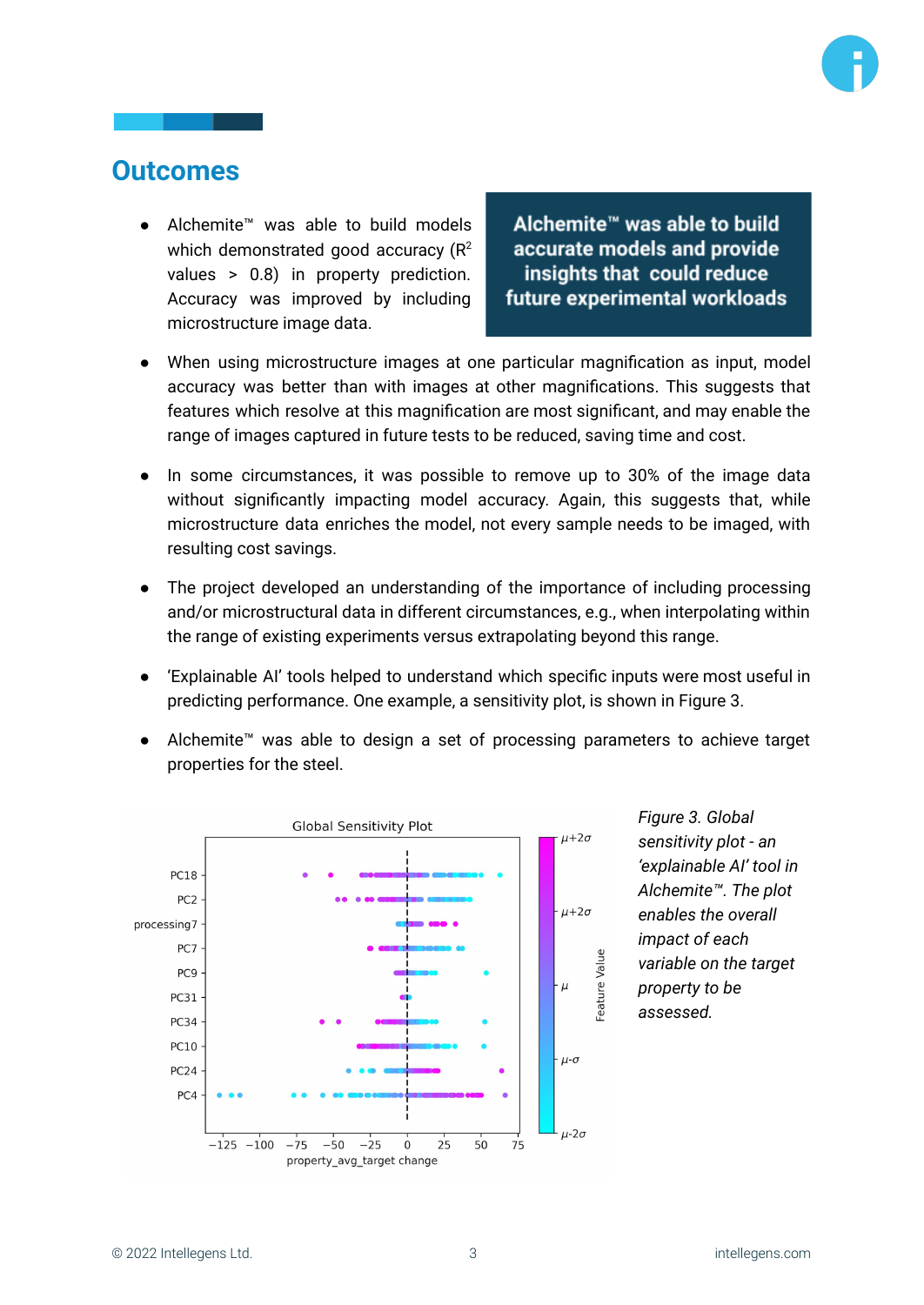#### **Summary**

The OCAS project team assessed the benefits of the project as:

- Alchemite™ deep learning allows extraction of hidden information from microstructural images.
- Alchemite™ provides models with good predictive power, going from processing and /or microstructure to properties.
- The model becomes less of a 'black box' when supported by analytics features, such as importance charts and sensitivity plots, and through providing reliable uncertainty estimates on predictions.
- The ability to deal with sparse and noisy data is essential for extracting useful information out of real-world datasets.

**Lode Duprez, chief scientific officer at OCAS, commented:**

**"The project has validated the use of the deep learning method for real–world steels applications and provided us with insights that can help us to improve steel properties and focus valuable experimental resources more efficiently. We found the feature importance and sensitivity plots to be a very worthwhile guide."**

#### **About OCAS and Intellegens**

**OCAS NV** is a research centre of Finocas, a joint venture between the Flemish region and global steel leader **ArcelorMittal**. OCAS provides steel and metal-based products, services, and solutions to metal processing companies worldwide. OCAS develops alloys and coatings, produces and tests samples, and co-develops steel applications. With over 150 researchers and engineers, it is equipped with state-of-the-art R&D tools and facilities in its laboratories in Zelzate and Zwijnaarde (Belgium).

**Intellegens** provides unique deep learning software, Alchemite™. Our focus is on making it easy to apply machine learning to accelerate innovation in materials, chemicals, manufacturing, and beyond. Alchemite™ can train machine learning models from real-world,